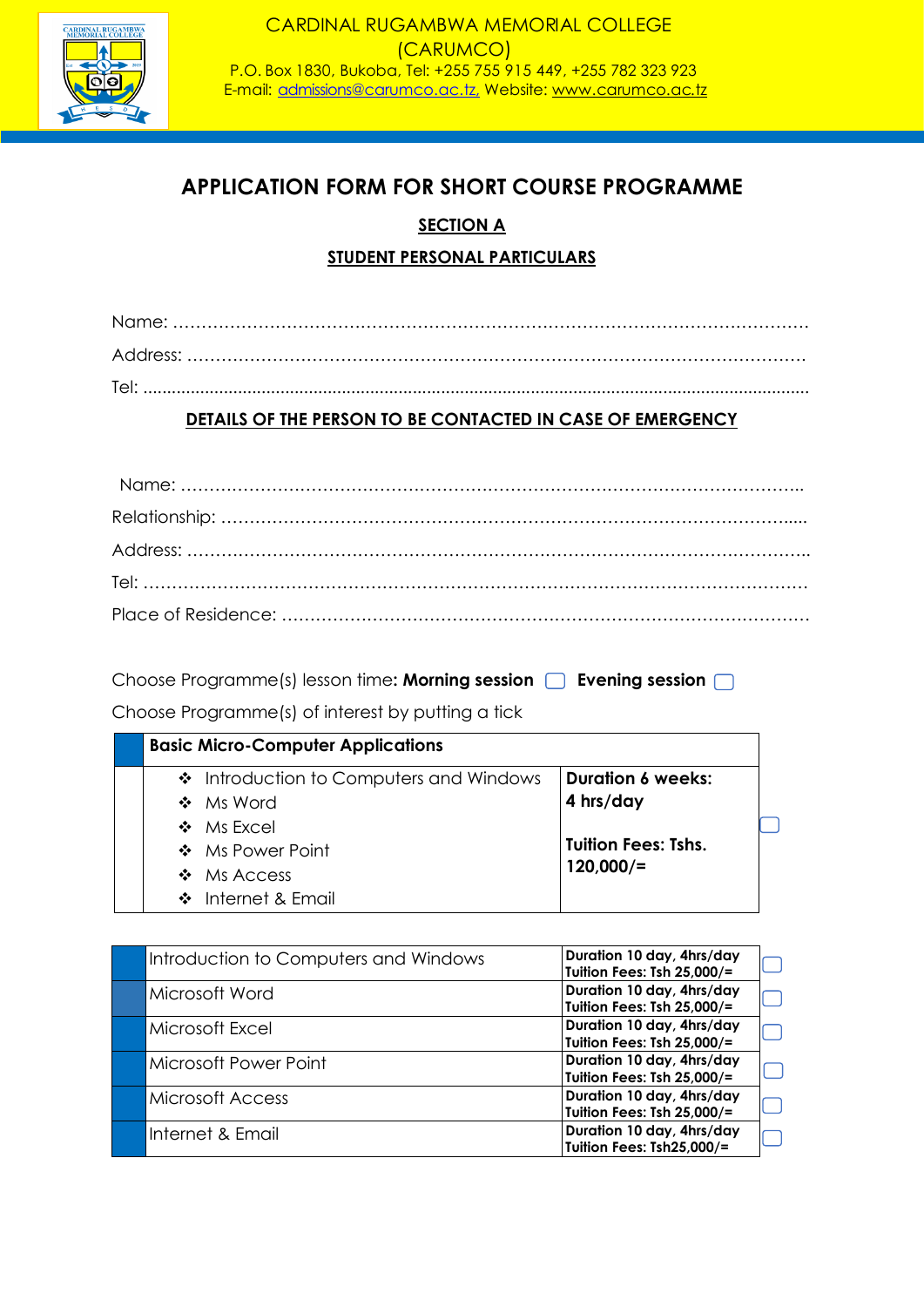| <b>Basic Graphic Design</b> |                                            |
|-----------------------------|--------------------------------------------|
| ❖ Ms Publisher              | <b>Duration 6 weeks:</b>                   |
| ❖ Adobe Photoshop           | 4 hrs/day                                  |
| ❖ Adobe Page Maker          |                                            |
| ❖ Corel draw                | <b>Tuition Fees: Tshs.</b><br>$350,000/$ = |

| <b>Duration 6 weeks:</b>  |
|---------------------------|
| 4 hrs/day                 |
|                           |
| <b>Tuition Fees: Tshs</b> |
| $450,000/$ =              |
|                           |

|    | <b>ICT INTERNATIONAL PROFFESSIONAL COURSE</b> |                                                                                     |
|----|-----------------------------------------------|-------------------------------------------------------------------------------------|
| 01 | IT ESSANTIAL                                  | <b>Duration 12weeks:</b><br>8 hrs/day<br><b>Tuition Fees: Tshs</b><br>400,000/      |
| 02 | CISCO CERTIFIED NETWORK ASSOCIATE (CCNA)      | <b>Duration 15 weeks:</b><br>8 hrs/day<br><b>Tuition Fees: Tshs</b><br>$600,000/$ = |

# ❖**Hostels are available**

❖ Fees should be paid at College Account CRDB Bank; **NB: AFFORDABLE FEES AND CAN BE PAID IN FOUR INSTALLMENTS. CARUMCO SUSTAINABILITY: A/C**: **0150467973400**